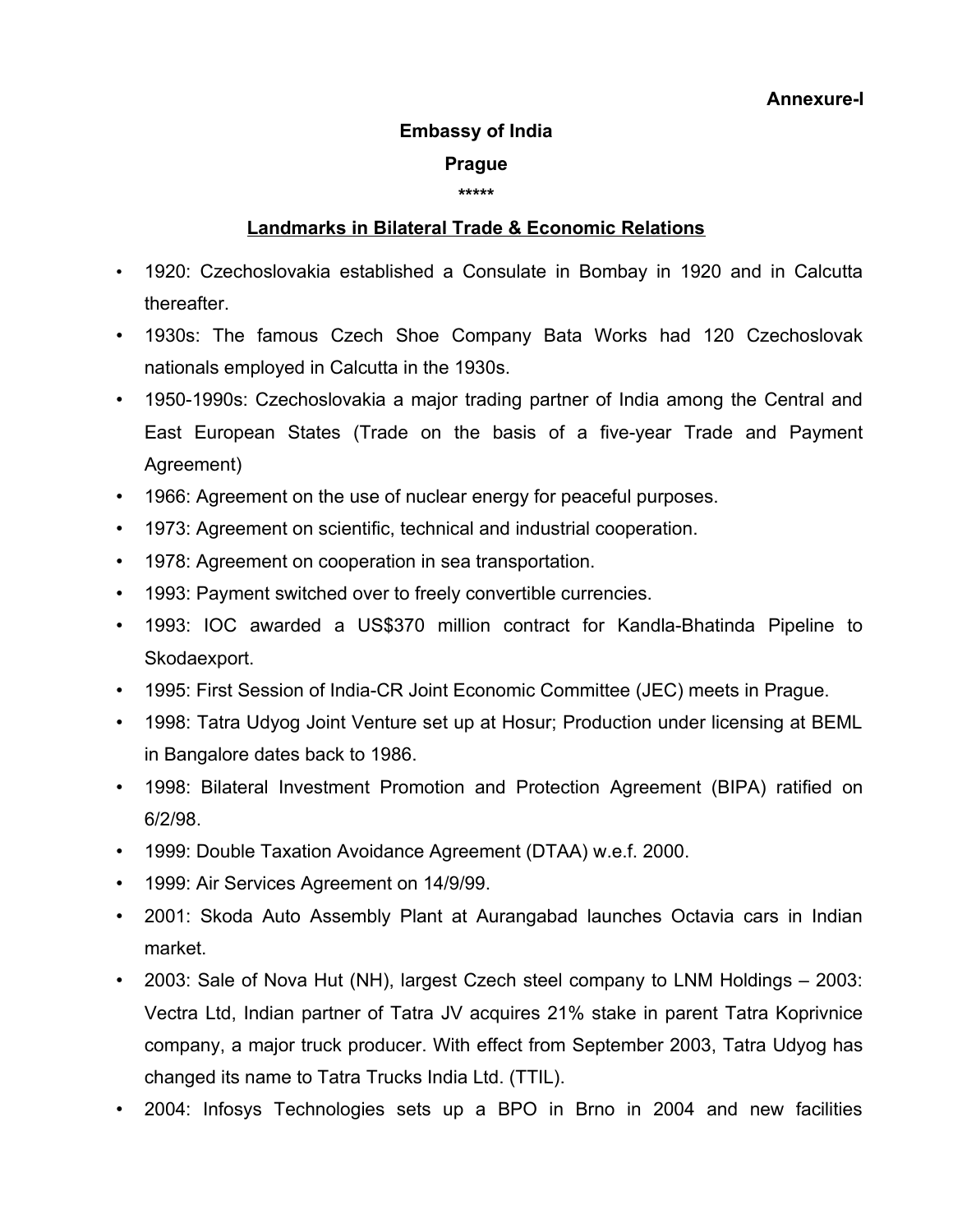inaugurated by Czech President in April 2007.

- 2006: Ashok Leyland acquires truck manufacturing unit of Czech company Avia in 2006.
- 2007: Tata Tea, through its UK Tetley Group acquires the biggest Czech tea company Jemca in 2007.
- 2007: Alok Industries acquires Mileta Textile Company in 2007.
- 2007: Motherson Auto acquires FP Formagrau in 2007.
- 2007: Spentex Industries acquired a Czech yarn company Schoeller Litvinov.
- 2008: Fedders Lloyd Corporation Ltd. purchased a Czech company Luvata in May, 2008 and opened their new company Lloyd Coils Czech s.r.o.
- 2009: Lloyd Engineering s.r.o. acquired Czech company Janka Engineering s.r.o. in 2009.
- 2010: Economic Cooperation Agreement was signed during visit of Vice President in June, 2010.
- 2010: Social Security Agreement was signed during the visit of Vice President in June, 2010.
- 2010: Bilateral Investment Promotion Agreement (BIPPA) was signed in 1996. Protocol on Amendments to BIPPA Agreement was signed on 8.6.2010 during the visit of Vice-President.
- 2010: Protocol on Economic cooperation signed on the occasion of the Joint Economic Commission, Nov 29-30, 2010.
- 2012: Programme of S&T Cooperation between DST and M/o Youth, Education and Sports. (April, 2012)
- 2012: Agreement between Bhabha Atomic Research Centre, India (BARC) and Ustav Jaaderneho Vyzkumu rez a.s. Czech Republic (CEZ) in the field of Nuclear Science and Technology. (August 2012)
- 2014: MoU on Technical Cooperation in the field of Railway sector between the Ministry of Railways of India, the Czech Railways and the Association of Czech Railway Industry (ACRI) (Aug, 2014)
- 2016: MoU on Air Services (Dec, 2016)
- 2017: MoU between Indian National Science Academy and Czech Academy of Sciences (May 2017)
- 2017: Letter of supervisory cooperation between Reserve Bank of India and Czech